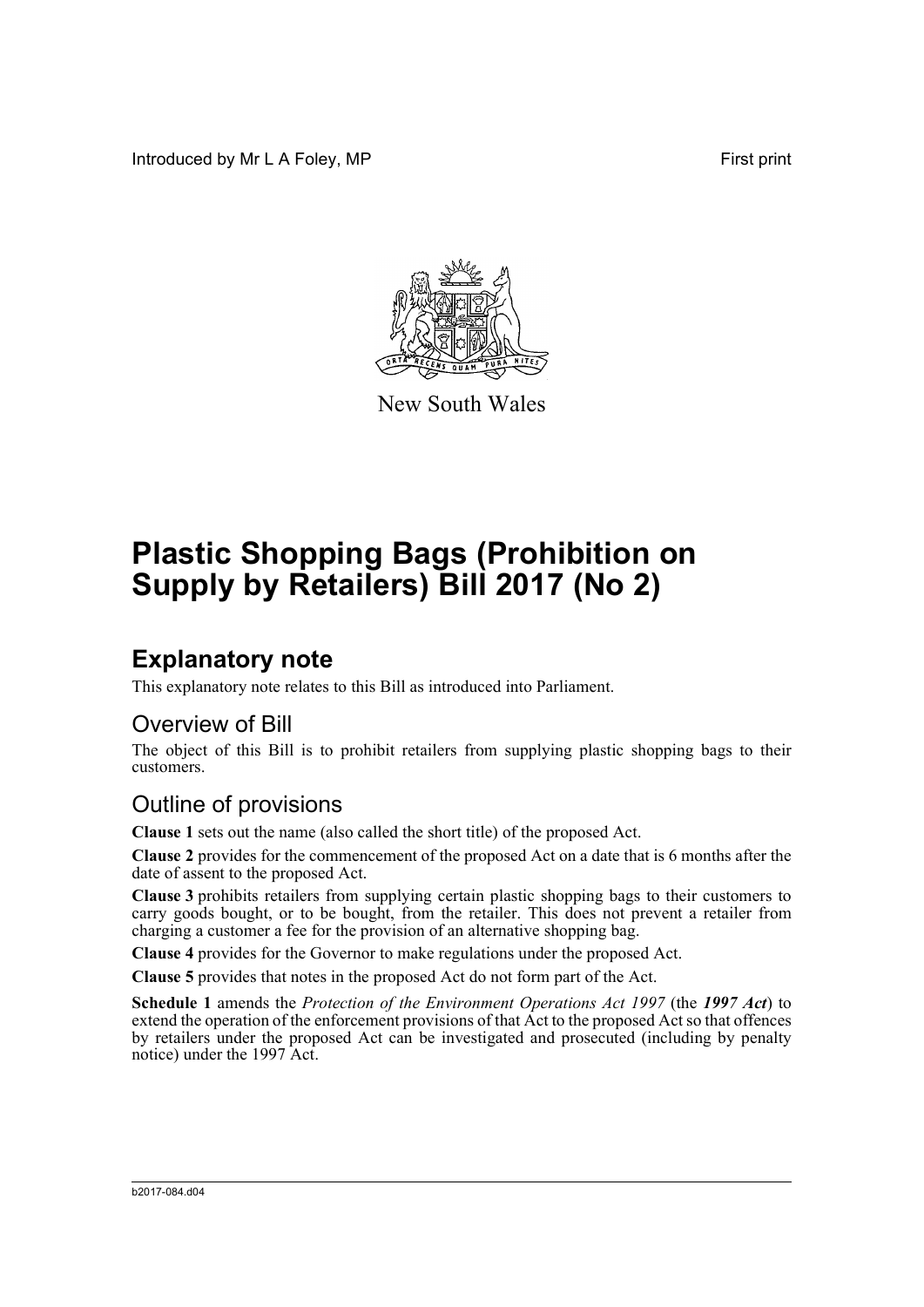Introduced by Mr L A Foley, MP **First** print



New South Wales

# **Plastic Shopping Bags (Prohibition on Supply by Retailers) Bill 2017 (No 2)**

## **Contents**

| <b>Schedule 1</b> |   | Amendment of Protection of the Environment Operations Act 1997<br>No 156     |      |
|-------------------|---|------------------------------------------------------------------------------|------|
|                   | 5 | <b>Notes</b>                                                                 | 2    |
|                   | 4 | Regulations                                                                  | 2    |
|                   | 3 | Retailers must not supply certain non-biodegradable plastic shopping<br>bags | 2    |
|                   |   | Commencement                                                                 | 2    |
|                   |   | Name of Act                                                                  | 2    |
|                   |   |                                                                              | Page |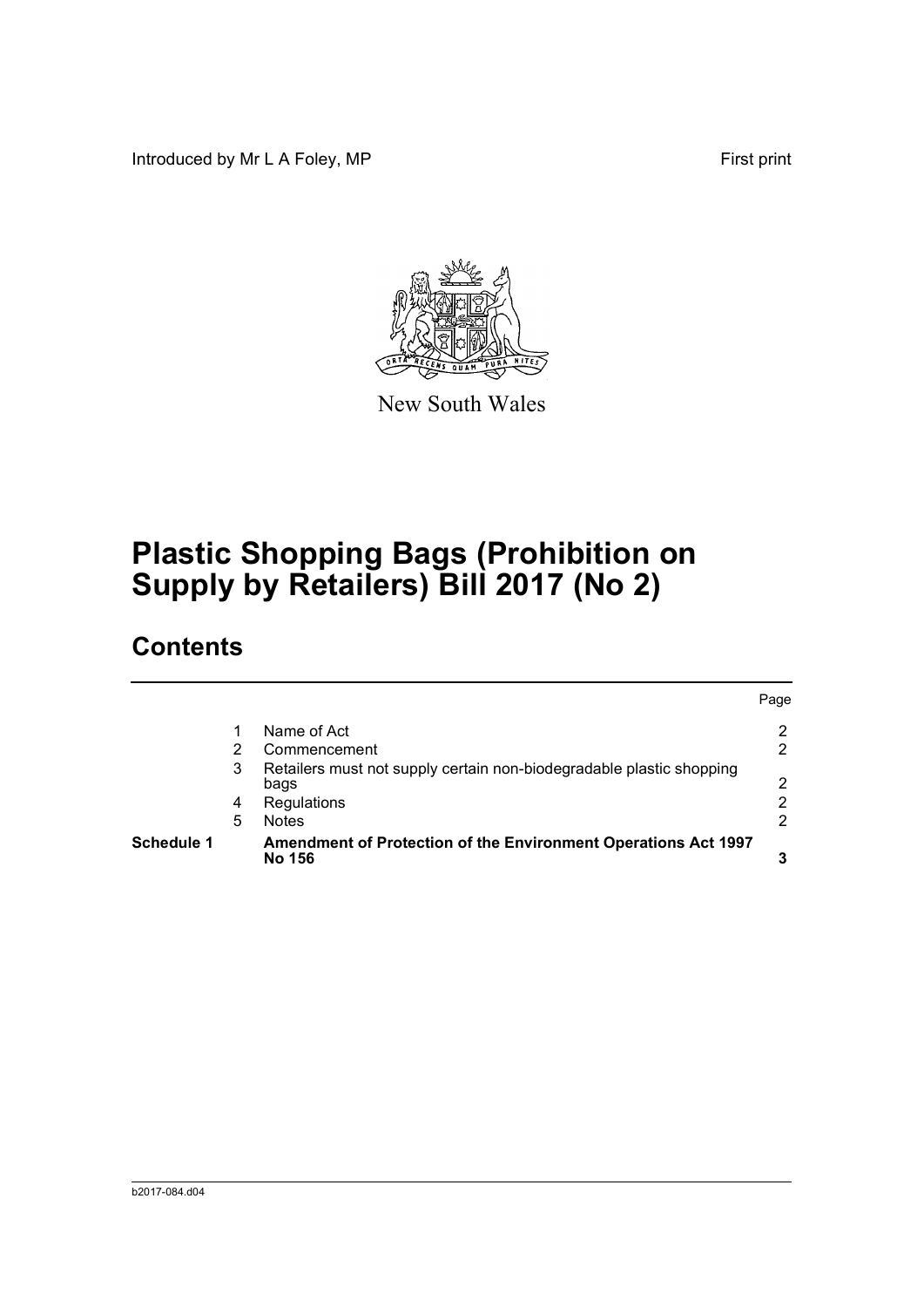

New South Wales

# **Plastic Shopping Bags (Prohibition on Supply by Retailers) Bill 2017 (No 2)**

No , 2017

#### **A Bill for**

An Act to prohibit retailers from supplying certain plastic shopping bags to their customers.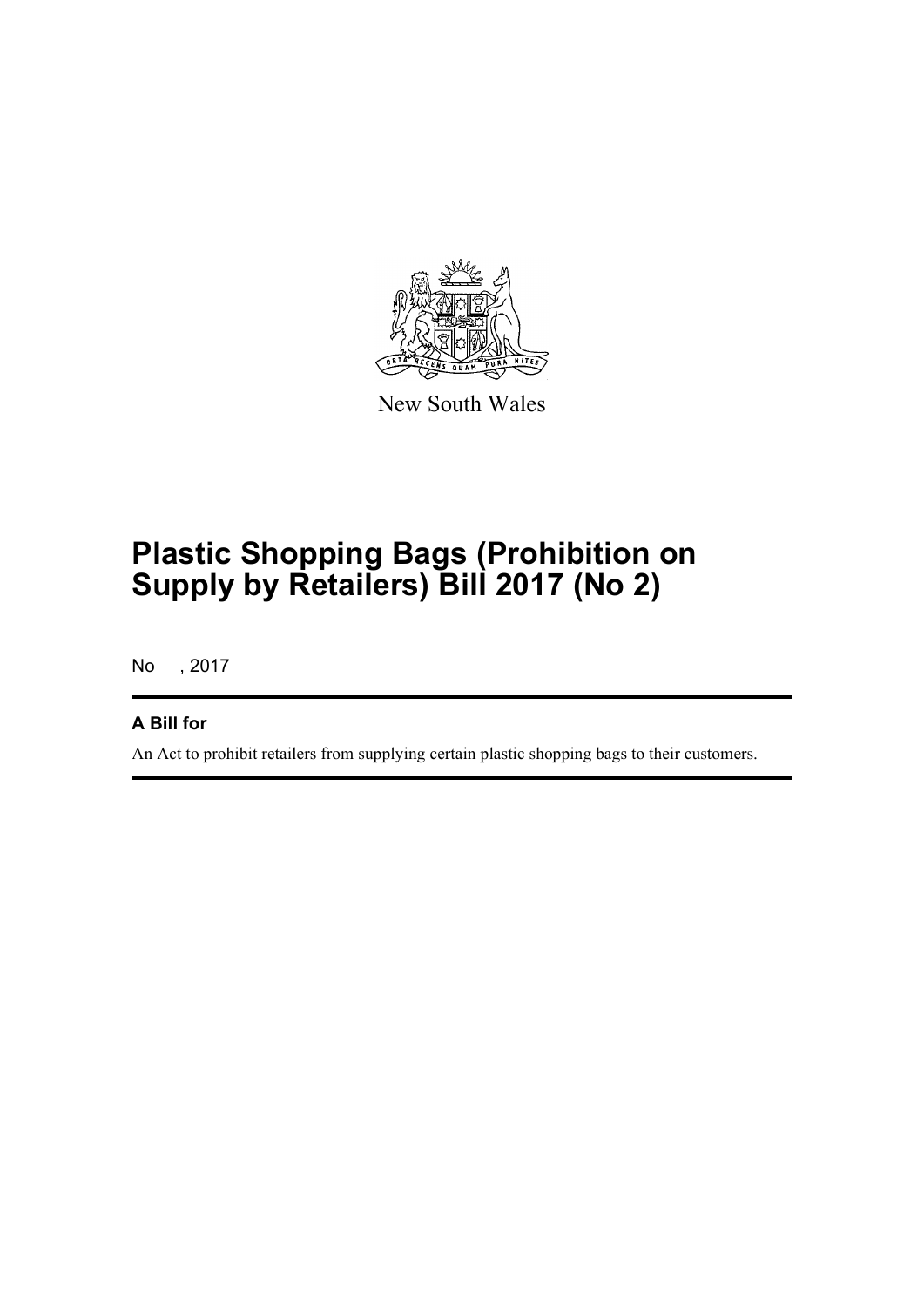Plastic Shopping Bags (Prohibition on Supply by Retailers) Bill 2017 (No 2) [NSW]

<span id="page-3-4"></span><span id="page-3-3"></span><span id="page-3-2"></span><span id="page-3-1"></span><span id="page-3-0"></span>

|              |                                                                                                                                                                                                                                                                             |                                                                                                                                                                                                                                                                                                    | The Legislature of New South Wales enacts:                                                                                                                                                                                                                                                                                                                            | 1                          |  |  |
|--------------|-----------------------------------------------------------------------------------------------------------------------------------------------------------------------------------------------------------------------------------------------------------------------------|----------------------------------------------------------------------------------------------------------------------------------------------------------------------------------------------------------------------------------------------------------------------------------------------------|-----------------------------------------------------------------------------------------------------------------------------------------------------------------------------------------------------------------------------------------------------------------------------------------------------------------------------------------------------------------------|----------------------------|--|--|
| 1            |                                                                                                                                                                                                                                                                             | <b>Name of Act</b>                                                                                                                                                                                                                                                                                 |                                                                                                                                                                                                                                                                                                                                                                       |                            |  |  |
|              |                                                                                                                                                                                                                                                                             |                                                                                                                                                                                                                                                                                                    | This Act is the <i>Plastic Shopping Bags (Prohibition on Supply by Retailers) Act 2017</i> .                                                                                                                                                                                                                                                                          | 3                          |  |  |
| $\mathbf{2}$ | Commencement                                                                                                                                                                                                                                                                |                                                                                                                                                                                                                                                                                                    |                                                                                                                                                                                                                                                                                                                                                                       |                            |  |  |
|              |                                                                                                                                                                                                                                                                             |                                                                                                                                                                                                                                                                                                    | This Act commences on the day that is 6 months after the date of assent to this Act.                                                                                                                                                                                                                                                                                  | 5                          |  |  |
| 3            |                                                                                                                                                                                                                                                                             |                                                                                                                                                                                                                                                                                                    | Retailers must not supply certain non-biodegradable plastic shopping bags                                                                                                                                                                                                                                                                                             | 6                          |  |  |
|              | (1)                                                                                                                                                                                                                                                                         | A person who sells goods in trade or commerce must not supply a plastic shopping<br>bag that is not biodegradable to another person for the purpose of that other person<br>carrying goods sold, or to be sold, from the premises where the bag is supplied.<br>Maximum penalty: 50 penalty units. |                                                                                                                                                                                                                                                                                                                                                                       |                            |  |  |
|              | (2)                                                                                                                                                                                                                                                                         |                                                                                                                                                                                                                                                                                                    | This section does not prevent a person from supplying any of the following bags:                                                                                                                                                                                                                                                                                      | 11                         |  |  |
|              |                                                                                                                                                                                                                                                                             | (a)                                                                                                                                                                                                                                                                                                | a plastic bag that is an integral part of the packaging in which goods are sealed<br>prior to sale,                                                                                                                                                                                                                                                                   | 12<br>13                   |  |  |
|              |                                                                                                                                                                                                                                                                             | (b)                                                                                                                                                                                                                                                                                                | a barrier bag (that is a bag dispensed from a roll that is intended to be used<br>solely to carry unpackaged perishable food for human or animal<br>consumption),                                                                                                                                                                                                     | 14<br>15<br>16             |  |  |
|              |                                                                                                                                                                                                                                                                             | (c)                                                                                                                                                                                                                                                                                                | a bag prescribed by the regulations as not being a prohibited plastic shopping<br>bag.                                                                                                                                                                                                                                                                                | 17<br>18                   |  |  |
|              |                                                                                                                                                                                                                                                                             |                                                                                                                                                                                                                                                                                                    | Note. This section does not prevent a person from supplying bin liners, because such liners<br>are not used to carry goods from the person's premises.<br>This section also does not prevent a person from supplying a heavy retail bag of the kind<br>usually used by clothing and department stores, because such bags have a thickness of more<br>than 35 microns. | 19<br>20<br>21<br>22<br>23 |  |  |
|              | In this section:<br>(3)                                                                                                                                                                                                                                                     |                                                                                                                                                                                                                                                                                                    |                                                                                                                                                                                                                                                                                                                                                                       |                            |  |  |
|              |                                                                                                                                                                                                                                                                             |                                                                                                                                                                                                                                                                                                    | biodegradable means comprised entirely of materials of a type that:                                                                                                                                                                                                                                                                                                   |                            |  |  |
|              |                                                                                                                                                                                                                                                                             | (a)                                                                                                                                                                                                                                                                                                | have been assessed and tested in accordance with AS 4736-2006,<br>Biodegradable plastics—Biodegradable plastics suitable for composting and<br>other microbial treatment or any other standard that replaces that standard and<br>is prescribed by the regulations, and                                                                                               | 26<br>27<br>28<br>29       |  |  |
|              |                                                                                                                                                                                                                                                                             | (b)                                                                                                                                                                                                                                                                                                | can, in accordance with that standard, be designated as compostable.                                                                                                                                                                                                                                                                                                  | 30                         |  |  |
|              |                                                                                                                                                                                                                                                                             |                                                                                                                                                                                                                                                                                                    | <i>plastic bag</i> means a bag that is made (in whole or in part):                                                                                                                                                                                                                                                                                                    | 31                         |  |  |
|              |                                                                                                                                                                                                                                                                             | (a)                                                                                                                                                                                                                                                                                                | of polyethylene with a thickness of less than 35 microns, or                                                                                                                                                                                                                                                                                                          | 32                         |  |  |
|              |                                                                                                                                                                                                                                                                             | (b)                                                                                                                                                                                                                                                                                                | of any other plastic that is prescribed by the regulations, with a thickness of<br>less than 35 microns.                                                                                                                                                                                                                                                              | 33<br>34                   |  |  |
| 4            |                                                                                                                                                                                                                                                                             | <b>Regulations</b>                                                                                                                                                                                                                                                                                 |                                                                                                                                                                                                                                                                                                                                                                       |                            |  |  |
|              | The Governor may make regulations, not inconsistent with this Act, for or with<br>respect to any matter that by this Act is required or permitted to be prescribed or that<br>is necessary or convenient to be prescribed for carrying out or giving effect to this<br>Act. |                                                                                                                                                                                                                                                                                                    |                                                                                                                                                                                                                                                                                                                                                                       |                            |  |  |
| 5            | <b>Notes</b>                                                                                                                                                                                                                                                                |                                                                                                                                                                                                                                                                                                    |                                                                                                                                                                                                                                                                                                                                                                       | 40                         |  |  |
|              |                                                                                                                                                                                                                                                                             | Notes included in this Act do not form part of this Act.                                                                                                                                                                                                                                           |                                                                                                                                                                                                                                                                                                                                                                       |                            |  |  |
|              |                                                                                                                                                                                                                                                                             |                                                                                                                                                                                                                                                                                                    |                                                                                                                                                                                                                                                                                                                                                                       |                            |  |  |